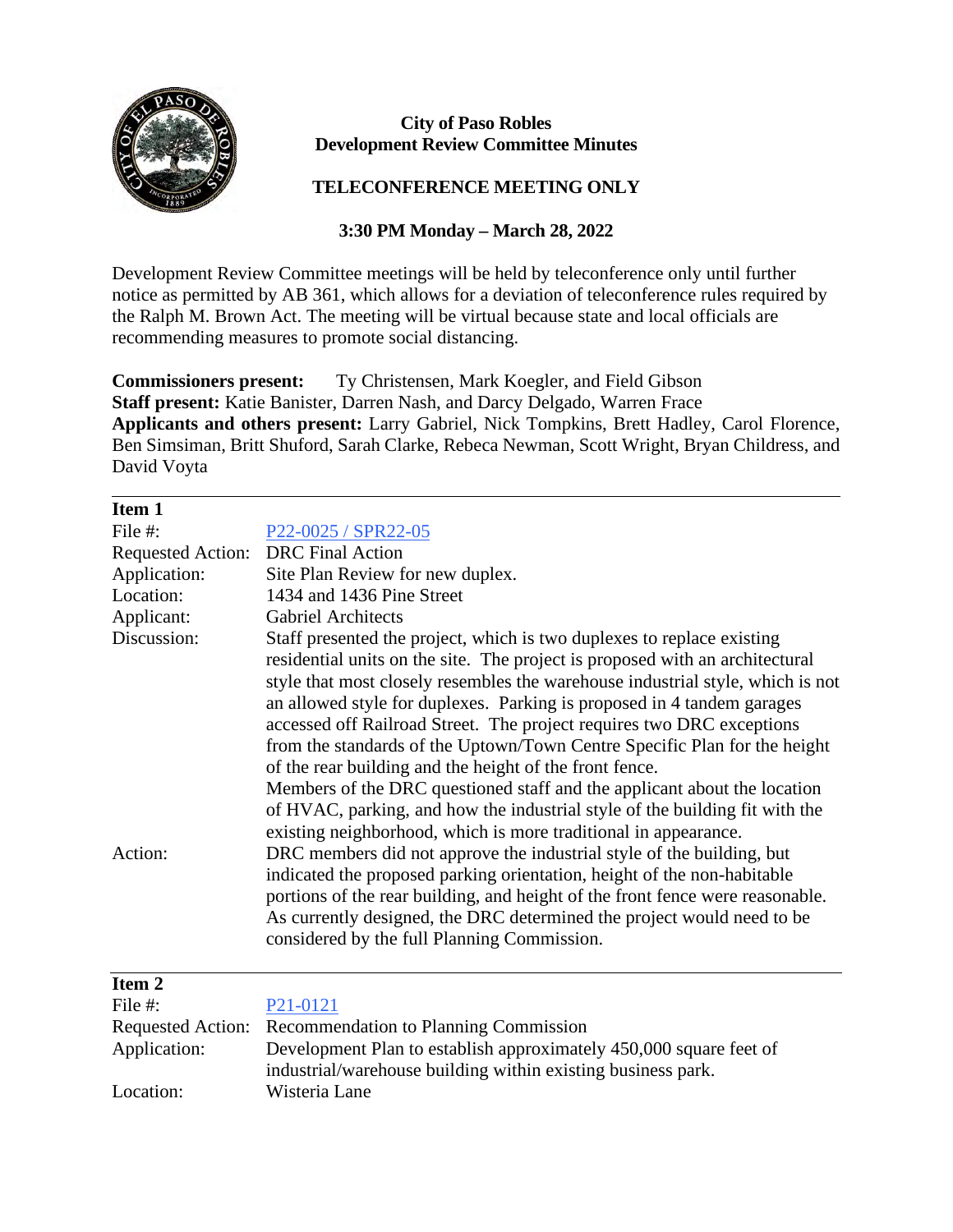| Applicant:<br>Discussion: | Oasis & Assoc./Paso Commons<br>Carol Florence on behalf of Paso Commons, provided a presentation of the<br>project that consists of a campus plan that includes the proposal to build 7<br>industrial / warehouse buildings on 7 existing parcels (lot line adjustment<br>will be necessary to align the existing lots in a manner that would<br>accommodate the proposed plan). The buildings would total approximately<br>$450,000$ square feet.                                                                                                                                                                                                        |
|---------------------------|-----------------------------------------------------------------------------------------------------------------------------------------------------------------------------------------------------------------------------------------------------------------------------------------------------------------------------------------------------------------------------------------------------------------------------------------------------------------------------------------------------------------------------------------------------------------------------------------------------------------------------------------------------------|
|                           | The development plan (PD) would provide comprehensive design standards<br>for the site; future individual buildings would be approved by DRC from<br>approved "library of approved designs" to allow flexibility of the design of<br>the buildings as the are proposed in the future for each lot.                                                                                                                                                                                                                                                                                                                                                        |
|                           | Britt Shuford, owner, provided some background of the demand for<br>industrial and warehouse space. Anticipates the uses would be wine industry<br>related.                                                                                                                                                                                                                                                                                                                                                                                                                                                                                               |
|                           | Scott Wright from Oasis presented the preliminary landscape plans. The<br>intent is that the landscaping would be consistent and cohesive between all 7<br>lots. It was indicated that there is one diseased oak tree to be removed.<br>Cohesive landscaping design with same species, layout and materials<br>throughout; accent plantings at entries and nodes; large trees near<br>hardscapes; screening near loading docks; metal fencing and vinyl coated<br>chain link fencing.                                                                                                                                                                     |
|                           | Rebecca Newman, Project Architect, presented the two architectural<br>prototypes; Protype A is prefab metal building; detailed façade; glazed entry<br>with horizontal awnings; windows projected to create shadow lines;<br>recessed corten panels; Flexible options to allow two tenant entries in one<br>building; parapets for rooftop equipment; Prototype B: tilt up concrete<br>buildings; glazed entry features, formed concrete accent reveals create<br>shadows and rhythm; corten panels with windows; loading docks are<br>internal to the project, not visible from Wisteria; parapet around building<br>provides screen for roof equipment. |
| Action:                   | No action was taken. The DRC was generally in favor of the project, noting<br>that the campus plan would fit well in the existing business park. The DRC<br>recommended that the project move forward to the Planning Commission<br>and requested that the following list of items be reviewed by staff and the<br>applicant team for further discussion at the Planning Commission hearing:                                                                                                                                                                                                                                                              |
|                           | White space at corner of Building 1 (prototype A) needs more<br>appropriate material.<br>Tractor Way to Airport Roundabout; traffic study will analyze alignment                                                                                                                                                                                                                                                                                                                                                                                                                                                                                          |

of Tractor Way through building 6 site, building placement may need to be shifted to accommodate road.